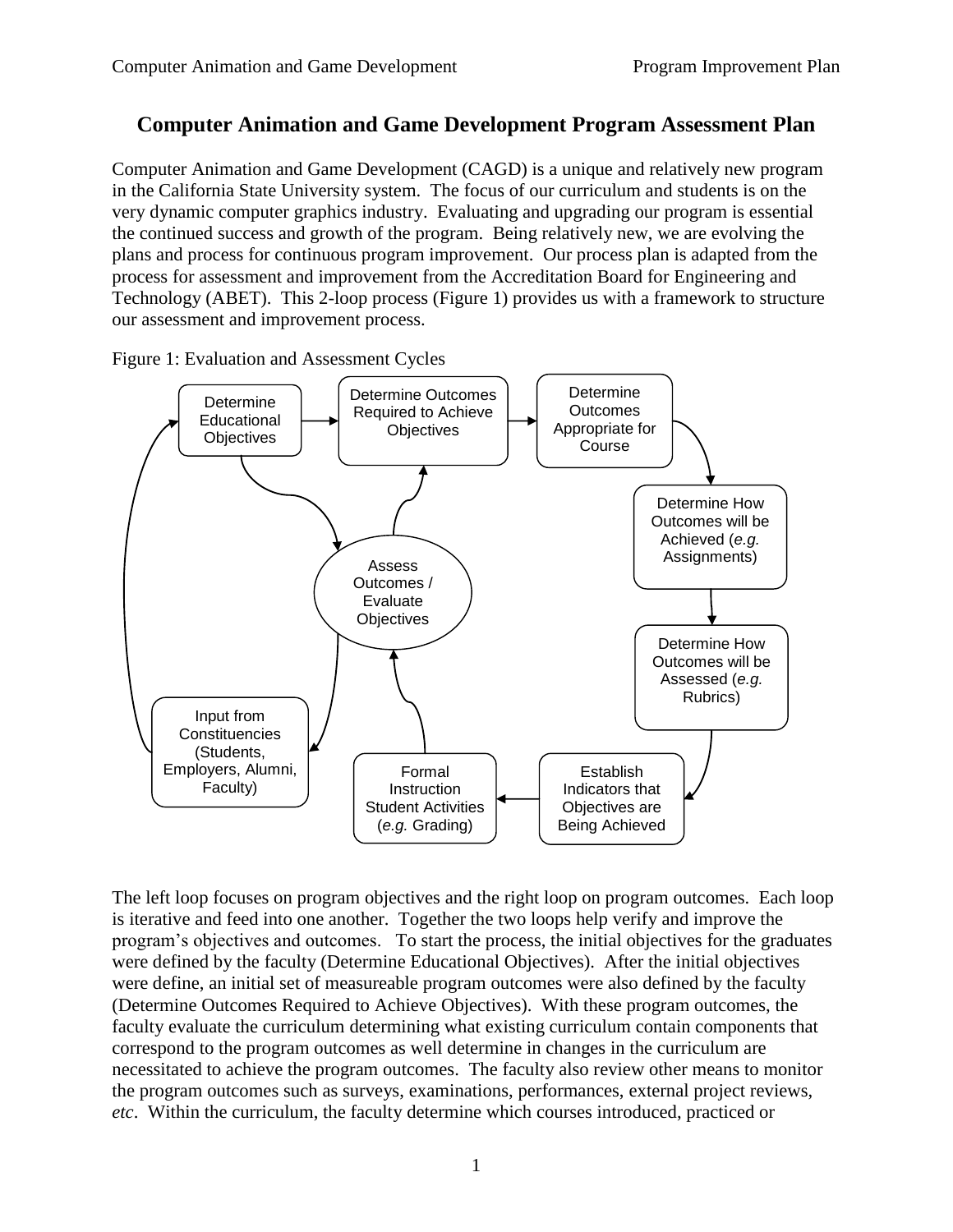demonstrated mastery of each program outcome. Continuing with the refinement, the faculty review assignments or create assignments to measure the program outcomes (Determine How Outcomes will be Achieved) in the corresponding courses, and then create measurement rubrics to collect assessment data (Determine How Outcomes will be Assessed). The faculty determine what indicators will be used to demonstrate that the outcomes are being met (Establish Indicators that Objectives are Being Achieved). With the completion of these steps, the actual instruction and student assignments are conducted and graded based on these rubrics and indicators (Formal Instruction Student Activities). Corresponding steps are taken by the faculty to establish the means to measure the program outcomes in the non-curricular tools (i.e. surveys, examinations, *etc*.) The data from all these measures are then collected and assessed (Assess Outcomes / Evaluate Objectives). The results of the assessment and evaluation then fed into the left loop with constituencies (Input from Constituencies) reviewing the data and providing input for the faculty to review and update any of the educational objectives. The results of the assessment and evaluation along with any update to the educational objectives the program objectives feed back into the right loop with the faculty revisiting the program outcomes as necessary. The process continues revolving around these tasks to evaluate and improve the program.

# **The CAGD Program Improvement Process**

Continuous evaluation and improvement are essential to the CAGD program so that the program meets the needs of students, university, and employers. To facilitate this continuous evaluation and improvement, the CAGD program has created a Program Improvement Process (PIP) based on the mission statements of the University, College and Program.

### **1. Setting Program Educational Objectives**

With the initial objectives set by the faculty to prime the process, the mechanisms are now in place to garner input from a larger constituent pool. This pool of constituents includes faculty, employers, alumni and students. The starting point for setting the objectives was the program's mission statement for which the faculty reviewed the University's and the College's mission statements.

### *The University mission statement*:

"California State University, Chico is a comprehensive university principally serving Northern California, our state and nation through excellence in instruction, research, creative activity, and public service.

The University is committed to assist students in their search for knowledge and understanding and to prepare them with the attitudes, skills, and habits of lifelong learning in order to assume responsibility in a democratic community and to be useful members of a global society."

### *The College mission statement*:

"We prepare students for successful professional careers in applied science and technology. We educate them to be successful leaders and innovators capable of meeting complex challenges."

Based on these mission statements and faculty input as to the direction and focus of the program, the CAGD mission statement was developed.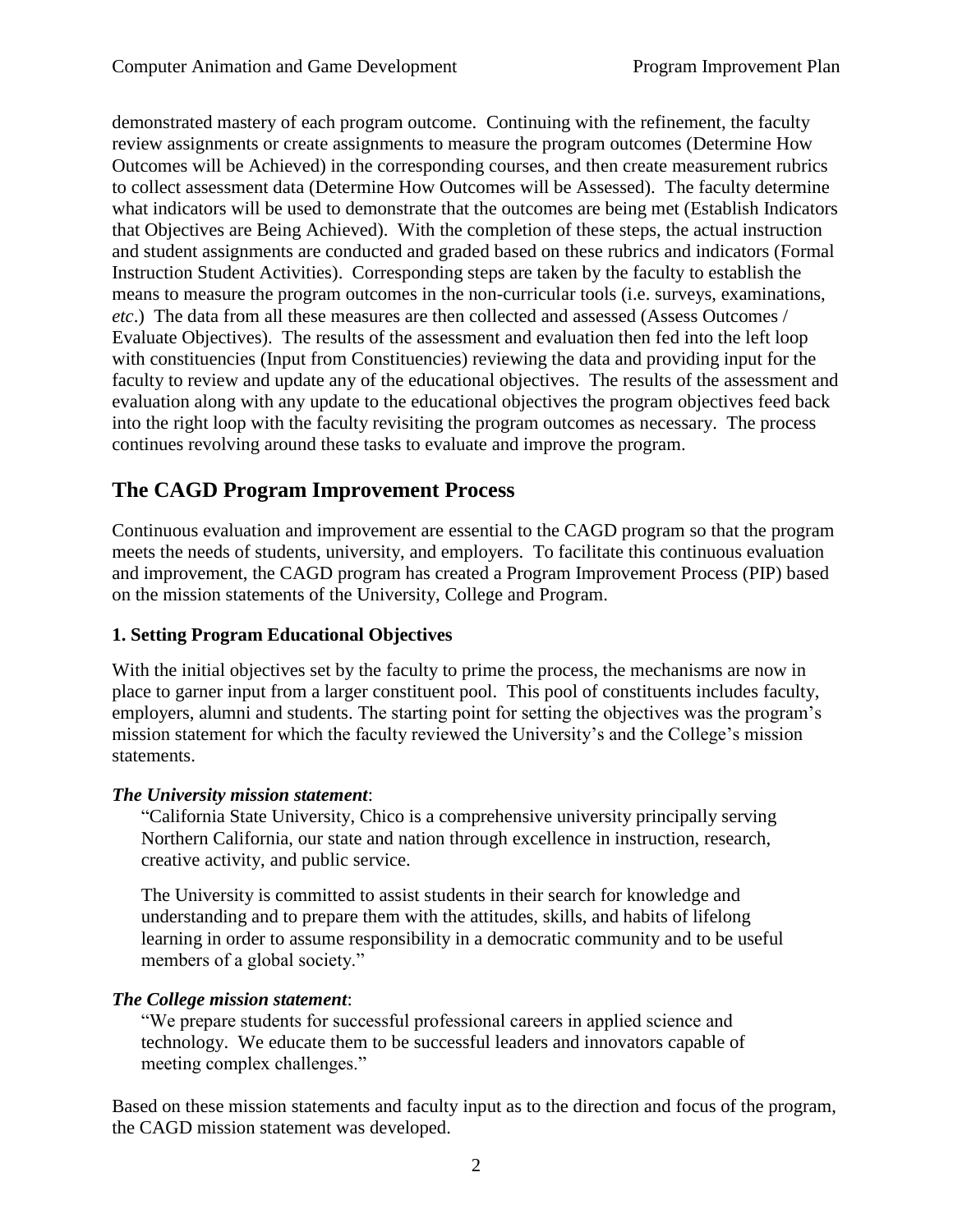#### *Computer Animation and Game Development mission statement*:

We prepare students for successful professional careers in the computer graphics fields through our innovative program based on the synergy of art and technology. Through applied-learning and collaborative environments embracing industry-standard technical and conceptual techniques, we provide the foundation for creative expression and lifelong learning that leads our students to be successful and effective contributors, leaders and innovators capable of overcoming complex challenges*.*

With the mission statement in mind, the faculty then defined what the initial objectives of the CAGD Program. The objectives were discussed at several meetings of the entire faculty and a draft objective was defined. That draft was provided to all the faculty and they were asked to review the objectives. This process lead to the following objective statements:

The objective of the Computer Animation and Game Development Program is to produce graduates able to:

- Computer Animation and Game Development graduates will have an understanding of critical and aesthetic issues in computer graphics and mixed-media.
- They will know basic aesthetic principles and concepts, and the production process.
- They will be able to effectively use technical, conceptual and critical abilities, and appropriate technology tools.
- They will be effective written and oral communicators with the ability to function as effective members of collaborative multi-disciplinary teams in the production process.
- They will be able to critically evaluate computer graphics and the mixed media.
- They will have an appreciation for the professional code of ethics for the creative process.

Now that the mission and objectives of the CAGD program have been defined, they will be reviewed at least once every five years by the program's constituents. The program coordinator will solicit input from the following groups:

- Faculty faculty who teach at least 4 courses per year.
- Employers represented by employers of our graduates participating in the employer survey.
- Alumni represented by alumni participating in the employer survey.
- Students represented by Computer Graphics Club and other interested students.

The faculty, as a whole, evaluate the inputs to determine if any changes in the objectives are warranted. If changes are made, the assessment plans are updated and the effectiveness of these changes will be evaluated through the assessment and improvement process.

### **2. Measuring Achievement of Program Educational Objectives**

To verify that the educational objectives of the program are being satisfied, the program is responsible for assessing its graduates through the Program Improvement Process. The process is continuous with asymmetrical input dependent on measurement instruments scheduled for a particular year. The CAGD's Program Improvement Process is depicted in the Figure 2 begins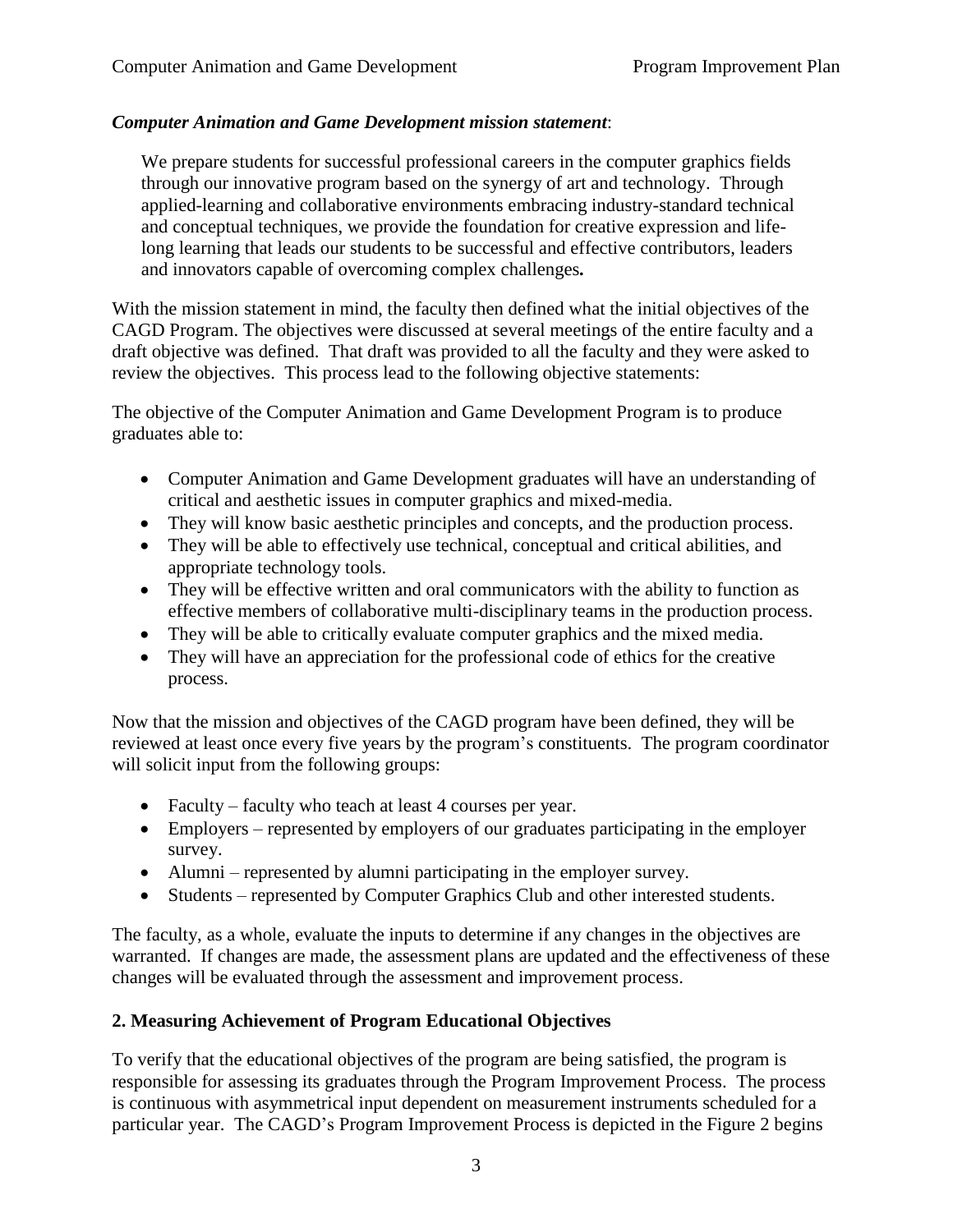each academic year with a review of the assessment tool(s) that will be used to gather that year's data. The faculty in concert with the program improvement coordinator may elect to update or replace a given assessment tool. The data from these assessment tools must be collected from one or more of the sources (employers, alumni, students, and faculty). The data is collected and processed by the program improvement coordinator. The processed data is then reviewed by the faculty to determine what, if any, changes should be considered with a Change Improvement Plan being developed if changes are indicated. Once a Change Improvement Plan has been developed, it is distributed to the faculty for implementation.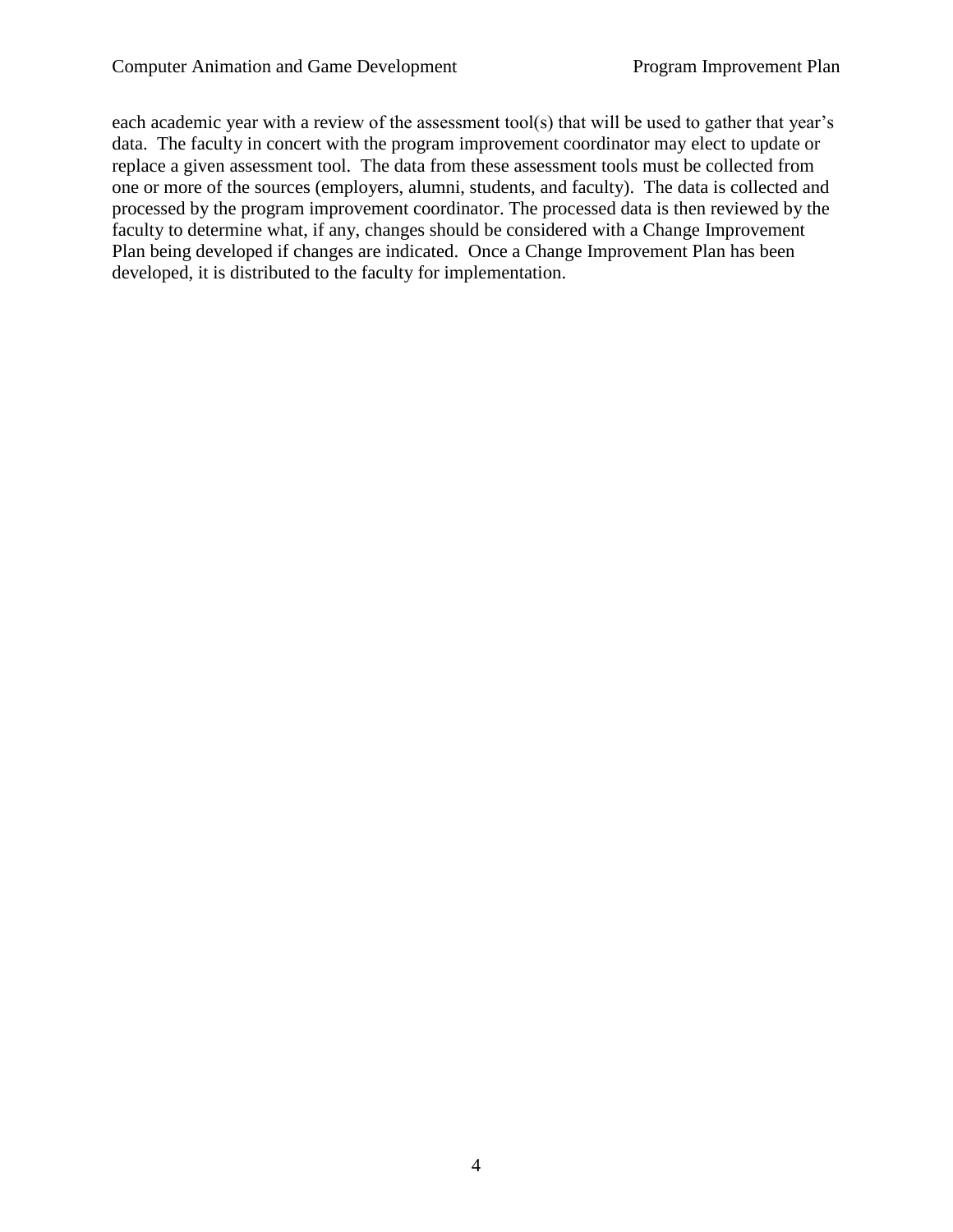

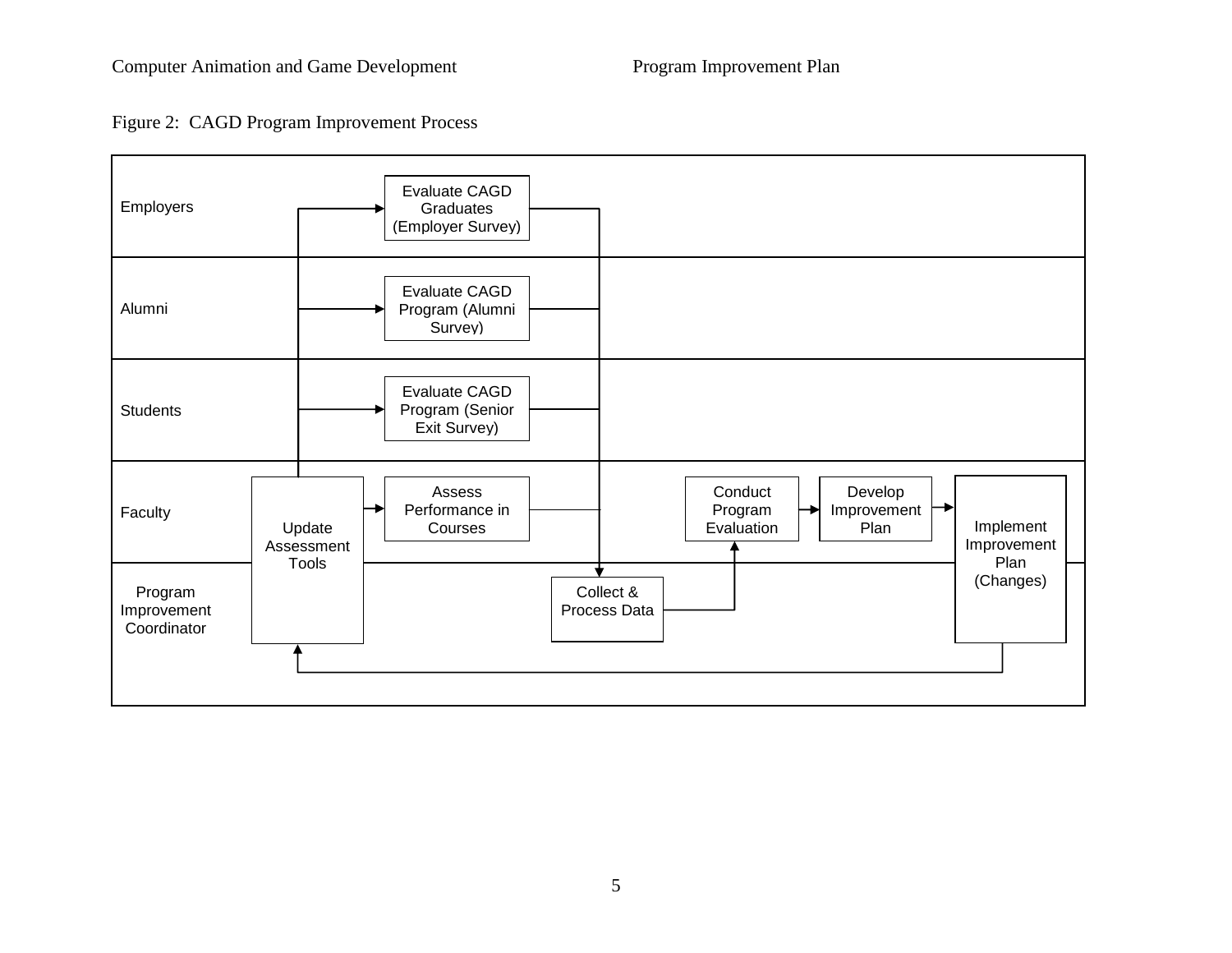### **3. Assessment of Program Outcomes**

The CAGD faculty developed the initial program outcomes based on the program's mission and objectives. These outcomes specify the capabilities that every graduate from the program should have at the time of graduation from the CAGD program.

### *Mapping Required Courses to Program Educational Outcomes:*

The faculty reviewed program outcomes and correlated these with the curriculum and course assignments to develop a mapping of CAGD core courses with the program outcomes. Table 1 shows this mapping as of Fall 2017. Every required core course in the program supports at least one program outcome. A course may support a program outcome by introducing the material related to the outcome (Introduced), giving students the opportunity to practice applying concepts, methods and techniques necessary to develop proficiency in the program outcome (Practiced), or by measuring how well the student has mastered the program outcome (Demonstrated at the Mastery Level). As can be seen in the table every program outcome is mapped to multiple courses to ensure that students have multiple chances to learn how to master each program outcome and to graduate from introduction to practice before need to demonstrate mastery. By use of embedded assessment, each program outcome is assessed in each corresponding course. Thus the program gathers information from assessment in introductory, practiced and demonstrated mastery level.

|                                      |        | <b>Program Outcome</b> |                |           |             |          |      |            |          |         |                 |
|--------------------------------------|--------|------------------------|----------------|-----------|-------------|----------|------|------------|----------|---------|-----------------|
|                                      |        | Issues                 | Aesthetic      | Abilities | Proficiency | Written  | Oral | Critiquing | Teams    | Process | Professionalism |
| <b>Course Title</b>                  | Course | 1                      | $\overline{2}$ | 3         | 4           | 5        | 6    | 7          | 8        | 9       | 10              |
| Computer-Assisted Art                | 110    | ı                      |                |           |             |          |      |            |          |         |                 |
| Digital Photography                  | 112    |                        | P              | P         | P           |          |      |            |          |         |                 |
| Concept Design & Storyboarding       | 117    | ı                      | P              | P         | P           | P        | P    | ı          |          |         |                 |
| Video Game Design                    | 170    |                        | P              | P         | P           | P        | P    |            |          |         |                 |
| <b>Digital Modeling</b>              | 230    | I.                     | P              | P         | P           | <b>p</b> | P    |            |          |         |                 |
| <b>Digital Animation</b>             | 240    | I.                     | P              | P         | P           |          | P    |            |          |         |                 |
| <b>Motion Capture for Game</b>       | 325    |                        | P              | P         | P           |          |      |            | <b>P</b> | P       |                 |
| 3-D Computer Modeling                | 330    | P                      | P              | P         | P           | P        | P    | P          | P        | P       |                 |
| 3-D Character Modeling               | 331    | P                      | P              | P         | P           |          | P    | P          |          | P       | P               |
| <b>Computer Animation</b>            | 340    | P                      | P              | P         | D           |          |      | P          |          | P       | P               |
| <b>Advanced Animation Pre-Prod</b>   | 345    | P                      | P              | P         | P           | D        | D    | D          | P        | P       | <b>P</b>        |
| Digital Lighting and Texturing       | 420    |                        | D              | D         |             |          |      |            |          | D       |                 |
| 3-D Character Rigging                | 432    |                        | D              | D         |             |          |      |            |          | D       |                 |
| <b>Advanced Animation Production</b> | 445    | D                      | D              | D         | D           |          | D    | D          | D        | D       | D               |
| Senior Portfolio                     | 493    | D                      | D              | D         | D           |          | D    | D          |          | D       | D               |
| <b>Advanced Animation Post-Prod</b>  | 545    | D                      | D              | D         | D           |          | D    | D          | D        | D       | D               |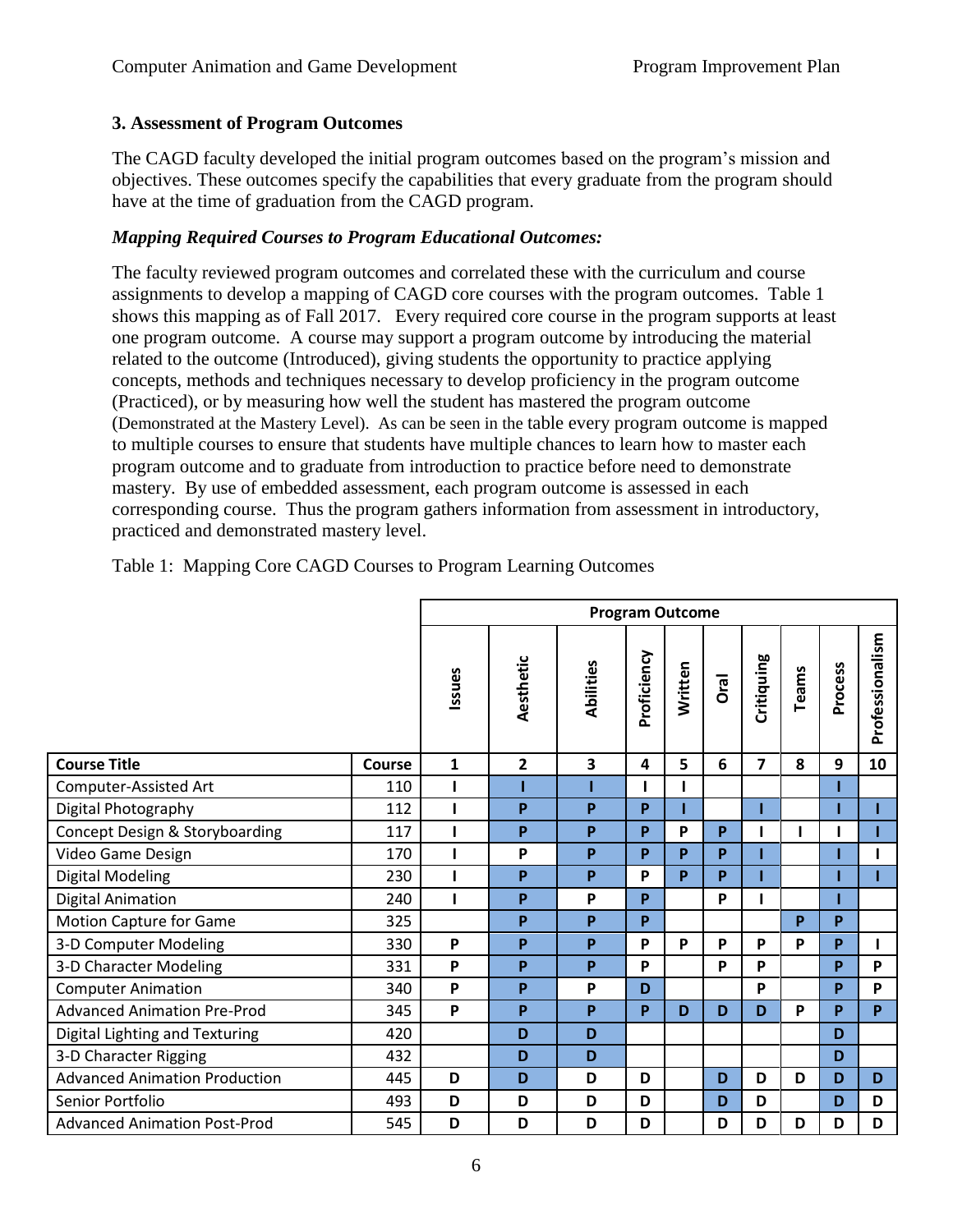$I = Introduced, P = Practical with Feedback, D = Demonstrated at the Master V Level$ <br>Assessed AY 2016-2017

#### *Embedded Assessment Components:*

Components within each assignment these courses are utilized to address the corresponding program outcome. These components are used to measure, on average, student proficiency at achieving the program outcome. With multiple courses providing assessment of the program outcomes, the program is not dependent on a single course to provide the students with the material or for a single course to assess the program. Because successive courses build on the material of prior courses, it important to assess the preceding courses to measure the effectiveness of student learning. Also the assessments at the demonstrate at mastery level are not exclusively a metric of learning in that course, but a collective result of all prior courses for which each program outcome is a component. The measure of program outcome assessment varies as appropriate to the course, assignments and to the program outcome. The program faculty review assessment summaries on an annual basis. Course, assignment, and programmatic changes are considered as applicable by the faculty, and the effectiveness of the assessment is also evaluated and modified as warranted. The assessment components include:

*Metric: The measure of student proficiency using quantitative or qualitative measure of achievement on an assignment or test question which emphasizes the target program outcome.*

*Rubric: Descriptions of achievement levels for each metric. For most metric the rubric adopted by CAGD utilizes four (4) levels representing unacceptable, marginal, acceptable and exceptional.* 

*Evaluation: Evaluative conclusions versus corresponding descriptions of achievement level.*

*Standard: Evaluative result that represents minimally acceptable achievement of proficiency.*

The assessment metric used for programmatic assessment is also used to assess achievement by individual students.

#### **4. Timeline for the Assessment/Program Improvement Process**

The annual cycle of program assessment and program improvement activities is distributed across the academic year (Table 2). The embedded assessment tools within the curriculum are conducted every semester in each academic year. The senior survey is used each semester for graduating seniors. The alumni and employer survey instruments are used at least annually. The assessment outcomes are generated by the program improvement coordinator each semester and reviewed by the faculty each semester. The assessment outcomes are to be reviewed by other constituents on an annual basis. In the beginning of the Fall semester the faculty and the program improvement coordinator develop changes to the improvement plan and update assessment tools. Implementation of any changes occurs during the academic year.